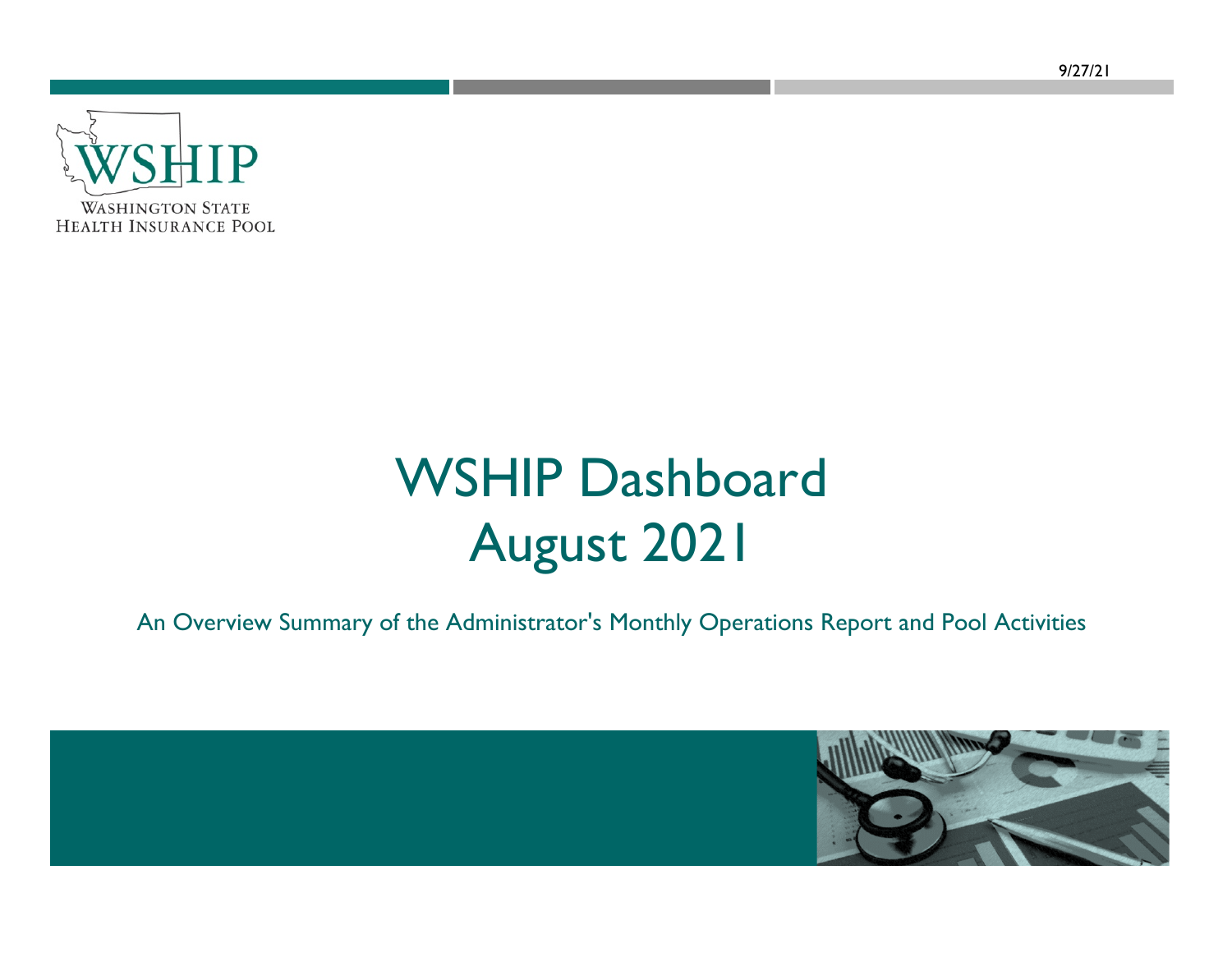**WASHINGTON STATE** 

### Enrollment Summary



| <b>Individuals</b>           | <b>Aug-20</b>   | $Sep-20$             | <b>Oct-20</b>   | <b>Nov-20</b> | <b>Dec-20</b>        | $lan-21$        | Feb-21               | Mar-21   | Apr-21    | $May-21$             | $ un-2 $  | $ ul-2 $  | $Aug-21$  |
|------------------------------|-----------------|----------------------|-----------------|---------------|----------------------|-----------------|----------------------|----------|-----------|----------------------|-----------|-----------|-----------|
| <b>Total Enrollment</b>      | 1336            | 1341                 | 1344            | 1337          | 1341                 | 1311            | 1309                 | 1285     | 1268      | 1247                 | 1239      | 1224      | 1173      |
| <b>3rd Party Sponsorship</b> |                 | $838(63%)$ 903 (67%) | 847(63%)        |               | $848(63%)$ 852 (64%) |                 | $842(64%)$ 842 (64%) | 828(64%) |           | $813(64%)$ 792 (64%) | 787 (64%) | 776(63%)  | 734 (63%) |
| Non-Medicare                 | 152(76%)        | 155 (78%)            | 150 (77%)       | 150(77%)      | 152 (77%)            | 148(77%)        | 148(77%)             | 146(77%) | 146(77%)  | 145(77%)             | 145(77%)  | 144 (77%) | 144 (77%) |
| <b>EHIP</b>                  | 132             | 32                   | 1301            | 130           | 32                   | 28              | 128                  | 127      | 127       | 126                  | 26        | 125       | 125       |
| Other (Mostly AKF)           | 20 <sup>1</sup> | 231                  | 20 <sup>1</sup> | 20            | <b>20</b>            | 20 <sup>1</sup> | 20                   | 9        | 19        | 9                    | 19        | 19        | 9         |
|                              |                 |                      |                 |               |                      |                 |                      |          |           |                      |           |           |           |
| Medicare (Mostly AKF)        | 686 (60%)       | 748 (65%)            | 697(61%)        | 698(61%)      | 700 (61%)            | 694(62%)        | 694 (62%)            | 682(62%) | 667 (62%) | 647(61%)             | 642(61%)  | 632(61%)  | 590 (60%) |



#### **Medicare Member Profile**

Average Age: 61 Gender: Female 41% Male 59% Top Diagnosis: Kidney & Urinary Disease

#### **Non-Medicare Member Profile**

Average Age: 46 Gender: Female 30% Male 70% Top Diagnosis: HIV / AIDS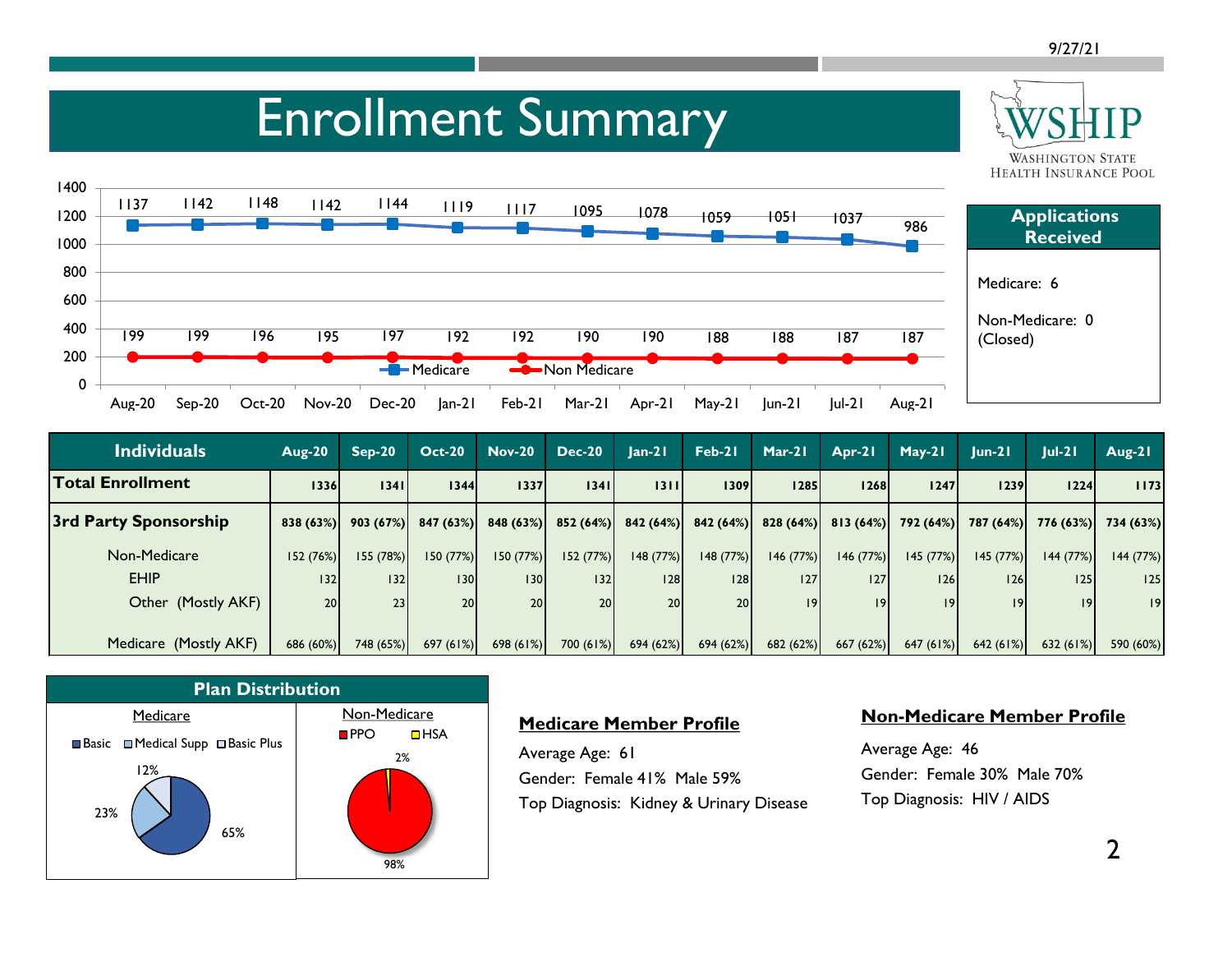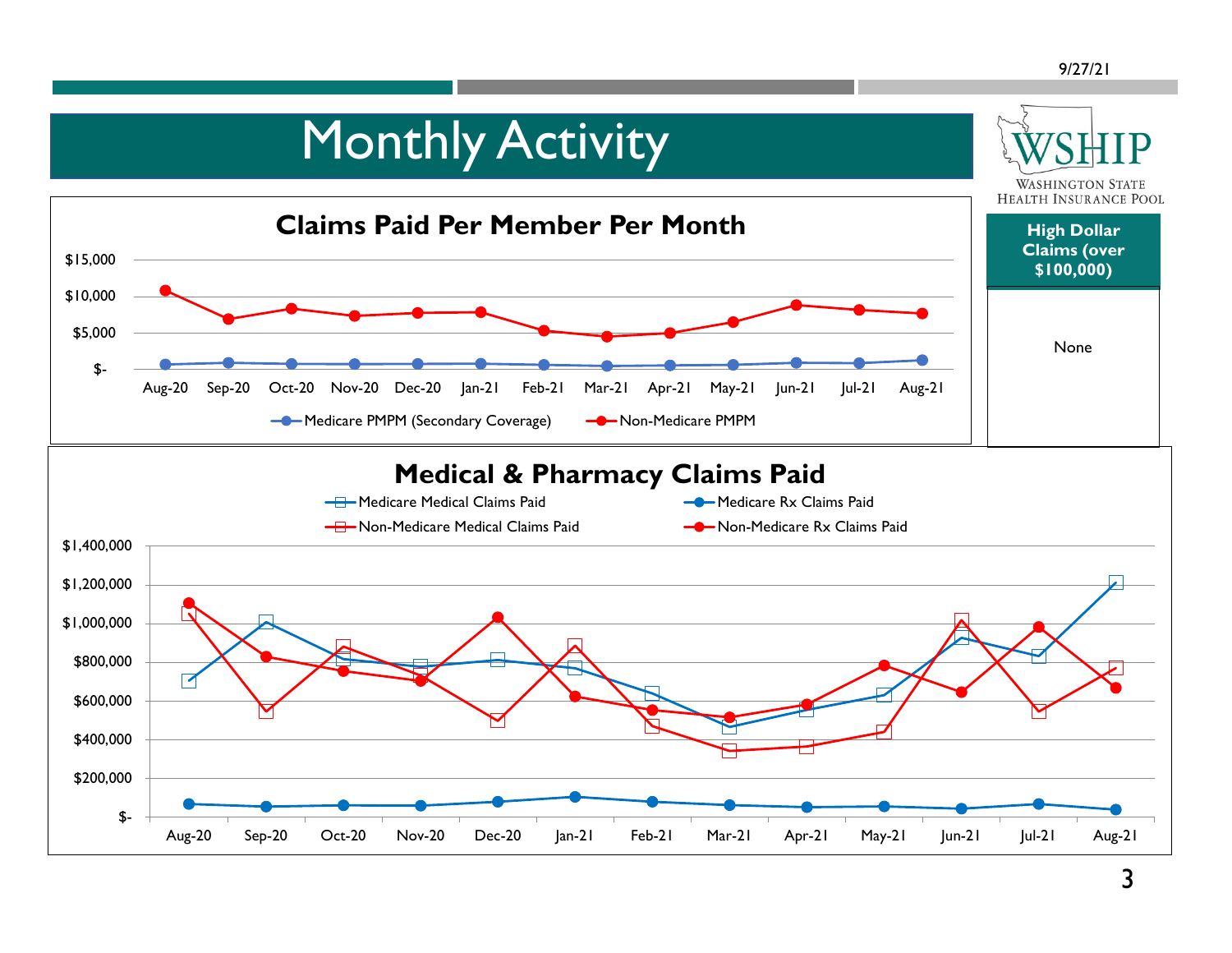# Monthly Activity



| <b>SELAICE FEAGIS</b>             |                 |               |               |               |               |               |               |               |               |               |                                                                                                           |               |               |
|-----------------------------------|-----------------|---------------|---------------|---------------|---------------|---------------|---------------|---------------|---------------|---------------|-----------------------------------------------------------------------------------------------------------|---------------|---------------|
| <b>Metric</b>                     |                 |               |               |               |               |               |               |               |               |               | Aug-20   Sep-20   Oct-20   Nov-20   Dec-20   Jan-21   Feb-21   Mar-21   Apr-21   May-21   Jun-21   Jul-21 |               | $Aug-2I$      |
| <b>Customer Service:</b>          |                 |               |               |               |               |               |               |               |               |               |                                                                                                           |               |               |
| Average Calls per Day             | 25              | 28            | 26            | 29            | 33            | 32            | 25            | 23            | 24            | 23            | 36                                                                                                        | 32            | 25            |
| Speed of Answer (Standard 60 Sec) | 30 <sup>1</sup> | 39            | 42            | 40            | 80            | 103           | 18            | 157           | 94            | 56            | 67                                                                                                        | 57            | 53            |
| Top Call Reason                   | <b>Status</b>   | <b>Status</b> | <b>Status</b> | <b>Status</b> | <b>Status</b> | <b>Status</b> | <b>Status</b> | <b>Status</b> | <b>Status</b> | <b>Status</b> | <b>Status</b>                                                                                             | <b>Status</b> | <b>Status</b> |
|                                   |                 |               |               |               |               |               |               |               |               |               |                                                                                                           |               |               |
| <b>Claims:</b>                    |                 |               |               |               |               |               |               |               |               |               |                                                                                                           |               |               |
| <b>Claims Processing Accuracy</b> | 100.0%          | 99.4%         | 99.4%         | 99.4%         | 100.0%        | 99.1%         | 99.1%         | 98.8%         | 100.0%        | 98.8%         | 99.0%                                                                                                     | 99.6%         | 99.6%         |
| (Standard 97%)                    |                 |               |               |               |               |               |               |               |               |               |                                                                                                           |               |               |
| 30-Day Clean Claims Processing    | 100.0%          | 100.0%        | 100.0%        | 100.0%        | 100.0%        | 100.0%        | 100.0%        | 100.0%        | 100.0%        | 100.0%        | 100.0%                                                                                                    | 100.0%        | 100.0%        |
| (Standard 100%)                   |                 |               |               |               |               |               |               |               |               |               |                                                                                                           |               |               |

**Service Levels**